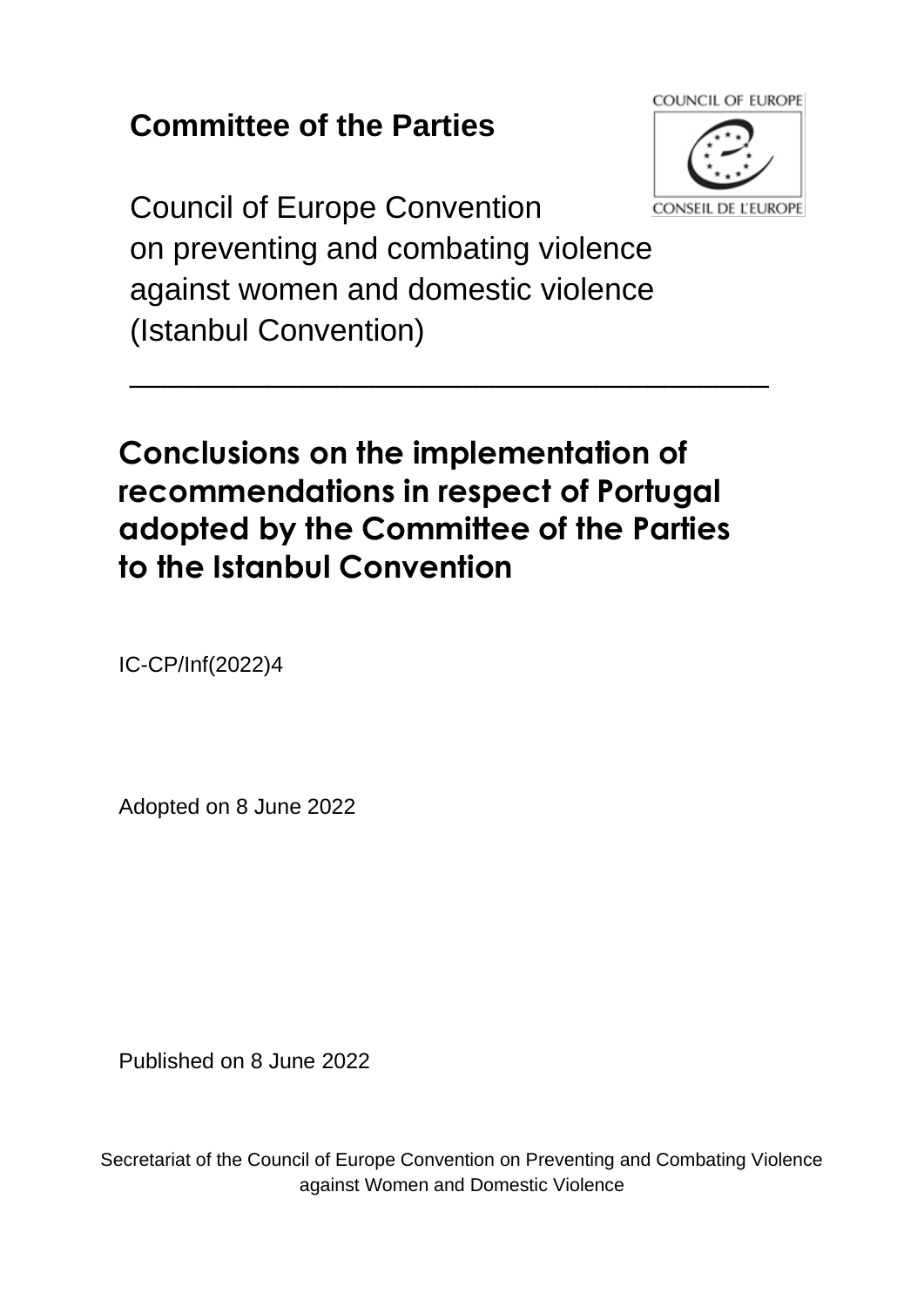The Committee of the Parties to the Convention on Preventing and Combating Violence against Women and Domestic Violence (hereinafter referred to as "the Convention"), acting under the terms of Article 68(12) of the Convention and Rule 1(2b) of the Committee of the Parties' Rules of Procedure;

\_\_\_\_\_\_\_\_\_\_\_\_\_\_\_\_\_\_\_\_\_\_\_\_\_\_\_\_\_\_\_\_\_\_\_\_\_\_\_\_\_\_\_\_\_\_\_\_\_\_\_\_\_\_\_\_\_\_\_\_\_\_\_\_\_\_\_\_\_\_\_\_\_\_\_\_\_\_\_\_\_\_\_\_\_\_\_\_\_\_\_\_\_\_\_\_\_\_\_\_

Bearing in mind the provisions of Article 66(1) of the Convention concerning the monitoring role of the Group of Experts on Action against Violence against Women and Domestic Violence (hereinafter referred to as "GREVIO");

Having regard to the Rules of Procedure of the Committee of the Parties;

Having regard to the instrument of ratification deposited by Portugal on 5 February 2013;

Having regard to the Baseline Evaluation Report concerning the implementation of the Convention by Portugal adopted by GREVIO by written procedure in December 2018, as well as the comments of the Government received on 18 January 2019;

Having regard to the recommendation on the implementation of the Convention addressed to Portugal by the Committee of the Parties, published on 28 January 2019;

Bearing in mind the adoption, at its 9<sup>th</sup> meeting on 15 December 2020, of a reporting form which focuses on a maximum of ten areas of the Convention and which states are required to use to report back to the Committee of the Parties on measures taken to implement the recommendations addressed to their authorities;

Having examined the information provided by Portugal on the implementation of the recommendation addressed to its authorities, through the reporting form provided for that purpose;

- A. Welcomes the measures taken and progress achieved by Portugal in the implementation of recommendations for the implementation of the Convention, noting in particular:
- the efforts made to strengthen the comprehensiveness of policies to prevent and combat violence against women and domestic violence by adopting, in 2019, a Resolution providing for a set of new measures to reinforce existing responses to violence against women and domestic violence as well as revising and extending the duration of the current action plan. These measures include: improving data collection, by means of a new database covering all forms of violence against women - including stalking and sexual violence - and gathering data from all the relevant sectors, based on a set of expanded indicators; diversifying training models and improving primary and secondary prevention, through the implementation of an ambitious and standardised common training plan for professionals from different sectors; improving the victims' immediate protection mechanisms by law enforcement officials based on a new handbook on action to be taken in the 72 hours following a domestic violence complaint; and developing further action to prevent and combat "harmful traditional practices", including female genital mutilation and forced marriage;
- the increased involvement of the health sector in identifying and supporting victims of different forms of gender-based violence as part of a new national programme for the prevention of violence in the lifecycle;
- the increased availability of specialist services for victims of violence against women through the expansion and enhanced specialisation of the National Support Network for Domestic Violence Victims, including the setting up of specific residential support structures for older women victims of domestic violence, an emergency shelter for victims of early and forced marriage, of shelters for women with physical disabilities and cognitive impairments, an increased number of crisis centres for women victims of sexual violence; and the opening of three victim support services within the National Support Centres for the Integration of Migrants to support migrant women victims of domestic violence and other forms of violence against women;